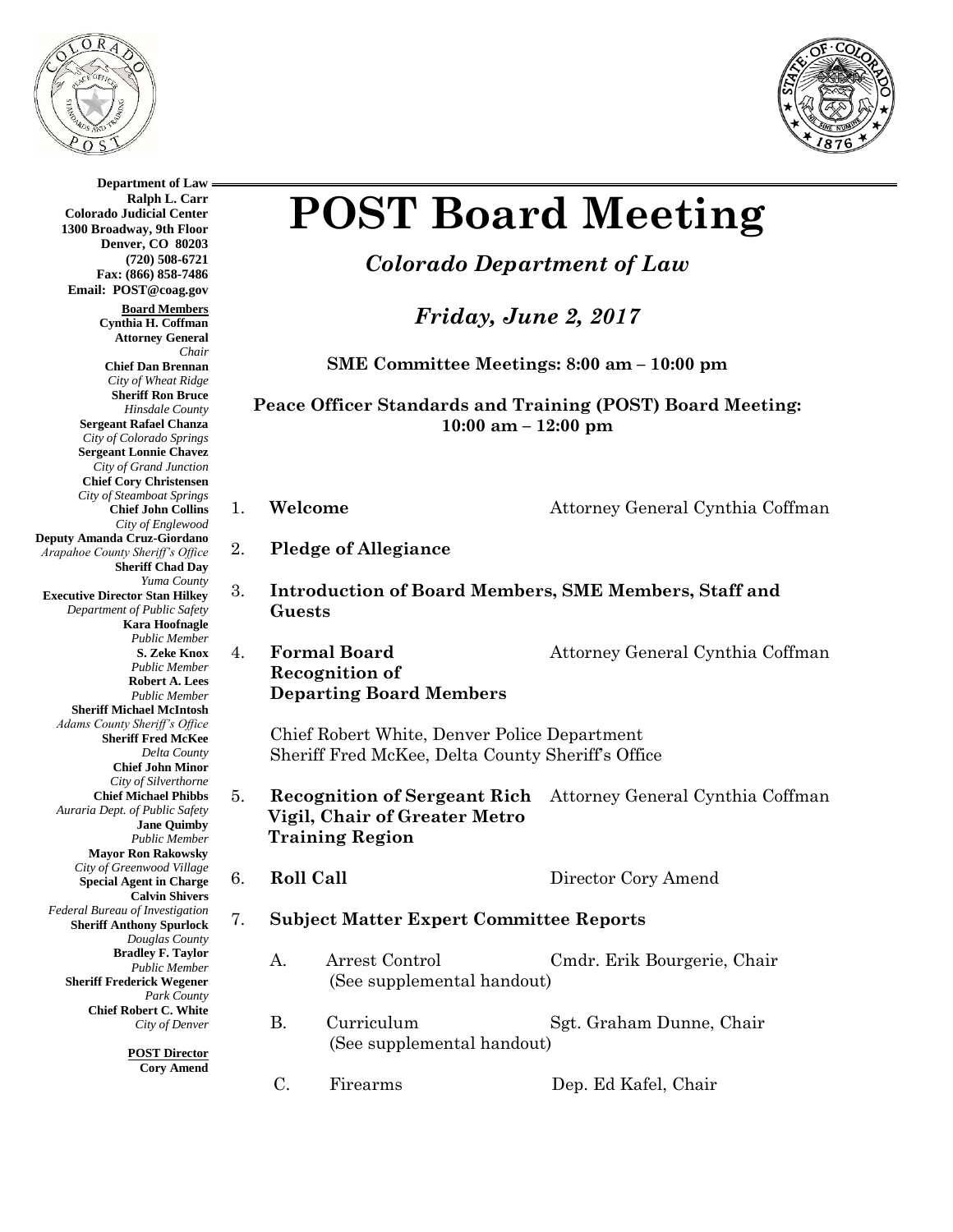|     | Law Enforcement Driving<br>D.                                                               | Cmdr. Karl Smalley, Chair        |
|-----|---------------------------------------------------------------------------------------------|----------------------------------|
| 8.  | Legislative Update                                                                          | Jenn Anderson                    |
| 9.  | <b>Police One Presentation</b>                                                              | Nicole Forzano<br>Police One     |
| 10. | <b>Approval of POST</b><br><b>Minutes from March 24, 2017</b><br>(See supplemental handout) | Attorney General Cynthia Coffman |
| 11. | <b>Peace Officer Certification Revocation</b><br>Actions<br>(See supplemental handout)      | Director Cory Amend              |

- A. **POST Rule 9 - Revocation of Peace Officer Certifications – Felony Convictions:** § 24-31-305, CRS(2)(a) A Colorado peace officer certification issued pursuant to subsection (1) or (1.3) of this section or 24-31-308 shall be suspended or revoked by the POST Board if the certificate holder has been convicted of a felony, or has been convicted on or after July 1, 2001, of any misdemeanor described in subsection  $(1.5)$  of  $\S$  24-31-305 CRS, or has otherwise failed to meet the certification requirements established by the Board. For purposes of this rule, the term 'conviction' includes any deferred judgments or deferred sentences imposed by a court.
	- 1. No. F17-03, **Carlos Alberto Minguela Aviles**, Certification B16215 (PID 136881). On January 18, 2017, Respondent was convicted of one count of Sexual conduct in a correctional institution §18-7-701(1),(3) CRS, a Class 5 Felony.. The Respondent was employed as a peace officer on the date of the offense (Date of Offense: December 16, 2015 – Separated December 23, 2015). The Respondent has failed to comply with POST Show Cause Order No.F17-03 by failing to appear at the scheduled Show Cause Hearing on April 26, 2017. Director Amend recommends revocation of Carlos Alberto Minguela Aviles' Colorado Peace Officer Certification B16215 (PID 136881).
	- 2. No. F17-04, **Jeremy Neal Yachik**, Certification B11086 (PID 119337). On January 26, 2017, Respondent was convicted of one count of Sex assault on a child by one in a position of trust  $\S 18-3-405.3(1)$ , (2) CRS, a Class 3 Felony. The Respondent was employed as a peace officer on the date of the offense (Date of Offense: August 1, 2010 – Separated April 29, 2014). The Respondent has failed to comply with POST Show Cause Order F17-04 by failing to appear at the scheduled Show Cause Hearing on April 26, 2017. Director Amend recommends revocation of Jeremy Yachik's Colorado Peace Officer Certification B11086 (PID 119337).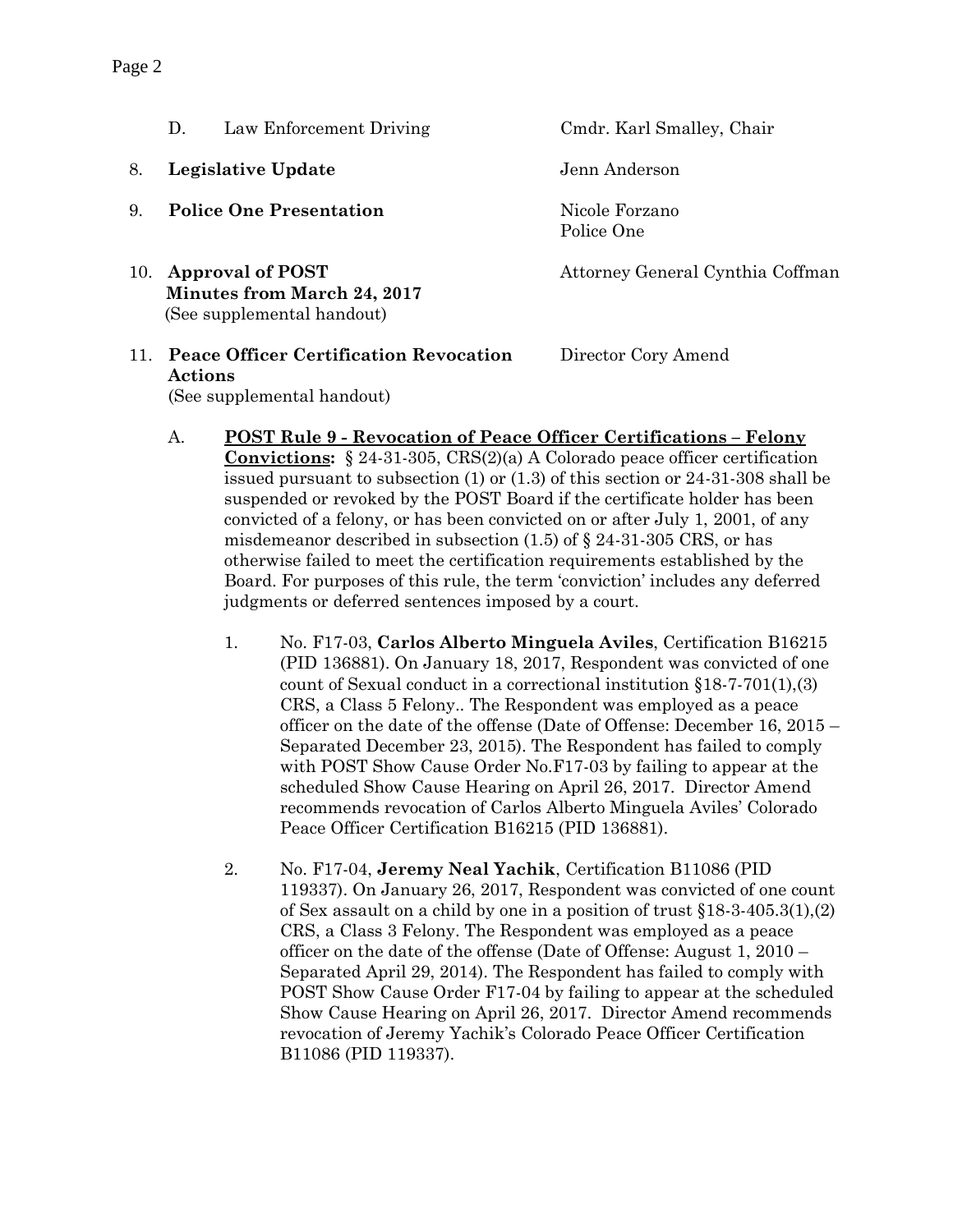- B. **POST Rule 9 - Revocation of Peace Officer Certifications –**
	- **Misdemeanor Convictions:** § 24-31-305, CRS(2)(a) A Colorado peace officer certification issued pursuant to subsection (1) or (1.3) of this section or 24-31-308 shall be suspended or revoked by the POST Board if the certificate holder has been convicted of a felony at any time, or has been convicted on or after July 1, 2001, of any misdemeanor described in subsection  $(1.5)$  of  $\S$  24-31-305 CRS, or has otherwise failed to meet the certification requirements established by the Board. For purposes of this rule, the term 'conviction' includes any deferred judgments or deferred sentences imposed by a court. Revocation of peace officer certificates based upon conviction(s) of misdemeanor crimes are recognized in  $\S 24-31-305(1.5)$  (b) thru (h), CRS
		- 1. No. M17-03, **Edward J. Castaneda**, Certification B11050 (PID 119149). On January 25, 2017, Respondent was convicted of one count of Assault in the third degree §18-3-204(1)(a) CRS, a Class 1 Misdemeanor. The respondent was not employed as a peace officer on the date of the offense (Date of Offense: August 17, 2016 – Separated November 1, 2010). The Respondent has failed to comply with POST Show Cause Order M17-03 by failing to appear at the scheduled Show Cause Hearing on April 26, 2017. Director Amend recommends revocation of Edward J. Castaneda's Colorado Peace Officer Certification B11050 (PID 119149).
		- 2. No. M17-05, **Julian Archuleta**, Certification B2826 (PID 116758). On February 10, 2017, Respondent was convicted of one count of Official misconduct 1 §18-4-404 CRS, a Class 2 Misdemeanor. The respondent was employed as a peace officer on the date of the offense (Date of Offense: October 7, 2016 – Separated: February 10, 2017). The Respondent has failed to comply with POST Show Cause Order M17- 05 by failing to appear at the scheduled Show Cause Hearing on April 26, 2017. Director Amend recommends revocation of Julian Archuleta's Colorado Peace Officer Certification B2826 (PID 116758).

| 12. Grant Guidelines – FY 18<br>(See supplemental handout) | Director Cory Amend |
|------------------------------------------------------------|---------------------|
| 13. SRO Curriculum                                         | Director Cory Amend |

- 14. **Comments from Others on POST Issues**
- 

15. **Adjournment** Attorney General Cynthia Coffman